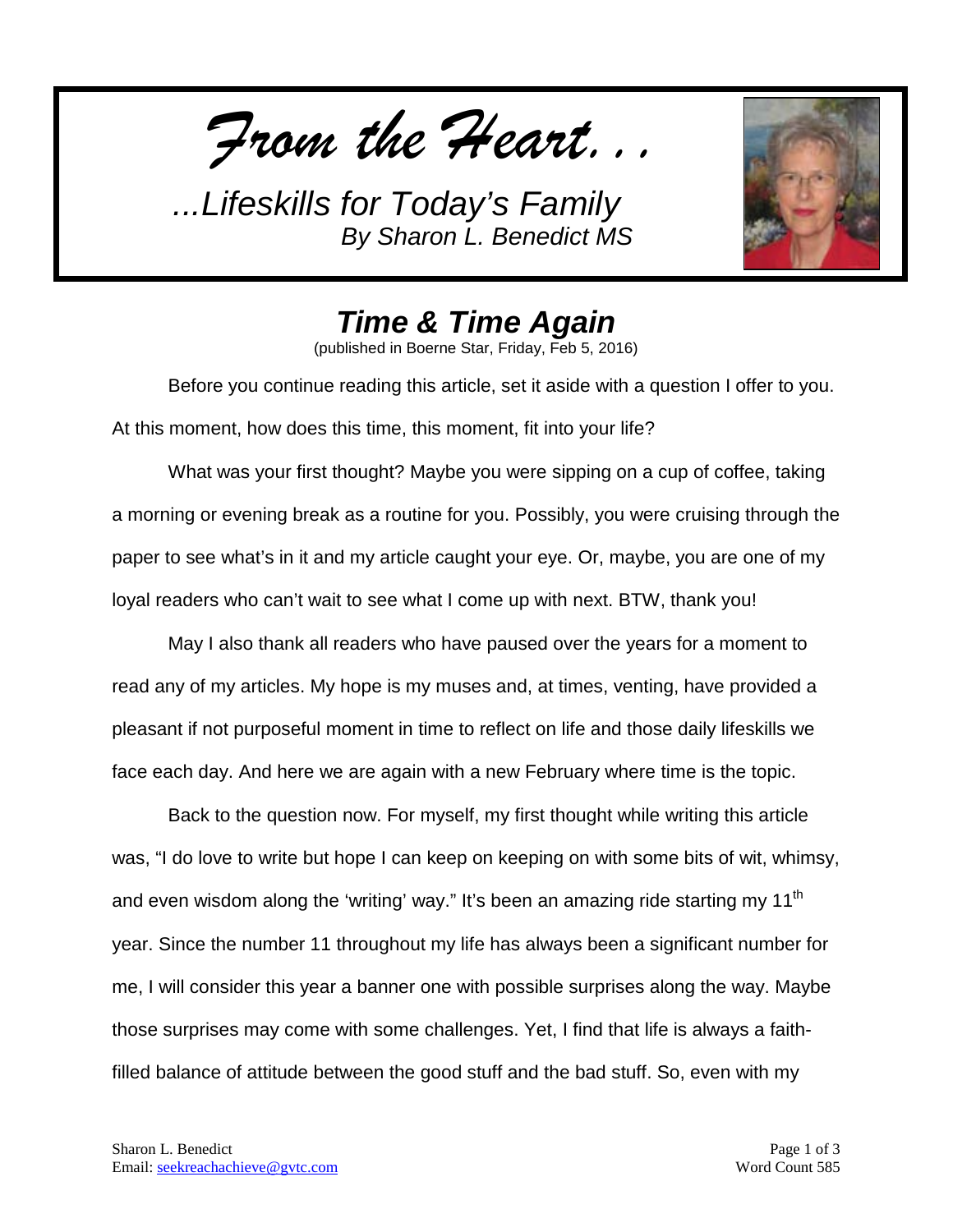senior years, I will continue to be my ever positive Pollyanna! So now that you have heard my first thought, what about yours? Here are some possible ones you may have:

- I know...I am just procrastinating getting that to do list done. But it's nice to just sit for awhile.
- This is my time, my moment, to chill, and do whatever I want. And reading the paper is it.
- After hearing some difficult and scary news from the doctor today, I am more and more grateful for this moment in time.
- My first thought surprised me. I have been so concerned about the direction of our nation thinking, "What can I do? I am just one person." Then it came to me to do something today right within my community to walk my talk.
- So many of us take for granted we will have that next moment, next day, next year. But we really don't know what our tomorrows may be. So, what I am doing right now, is it what I should do with this moment?

As the author of this byline, I would love for you all to believe reading my articles are an important part of your day. Yet, I also heartily concede we each only have one life to live. You are the only one to know whether this moment is to be part of your day and life.

For my part, I will continue to diligently work to write about lifeskill topics that will hopefully make a difference in every reader's life. May you enjoy the moments gifted to you each day. And whatever you are doing in those moments may they be filled with love, laughter, and life.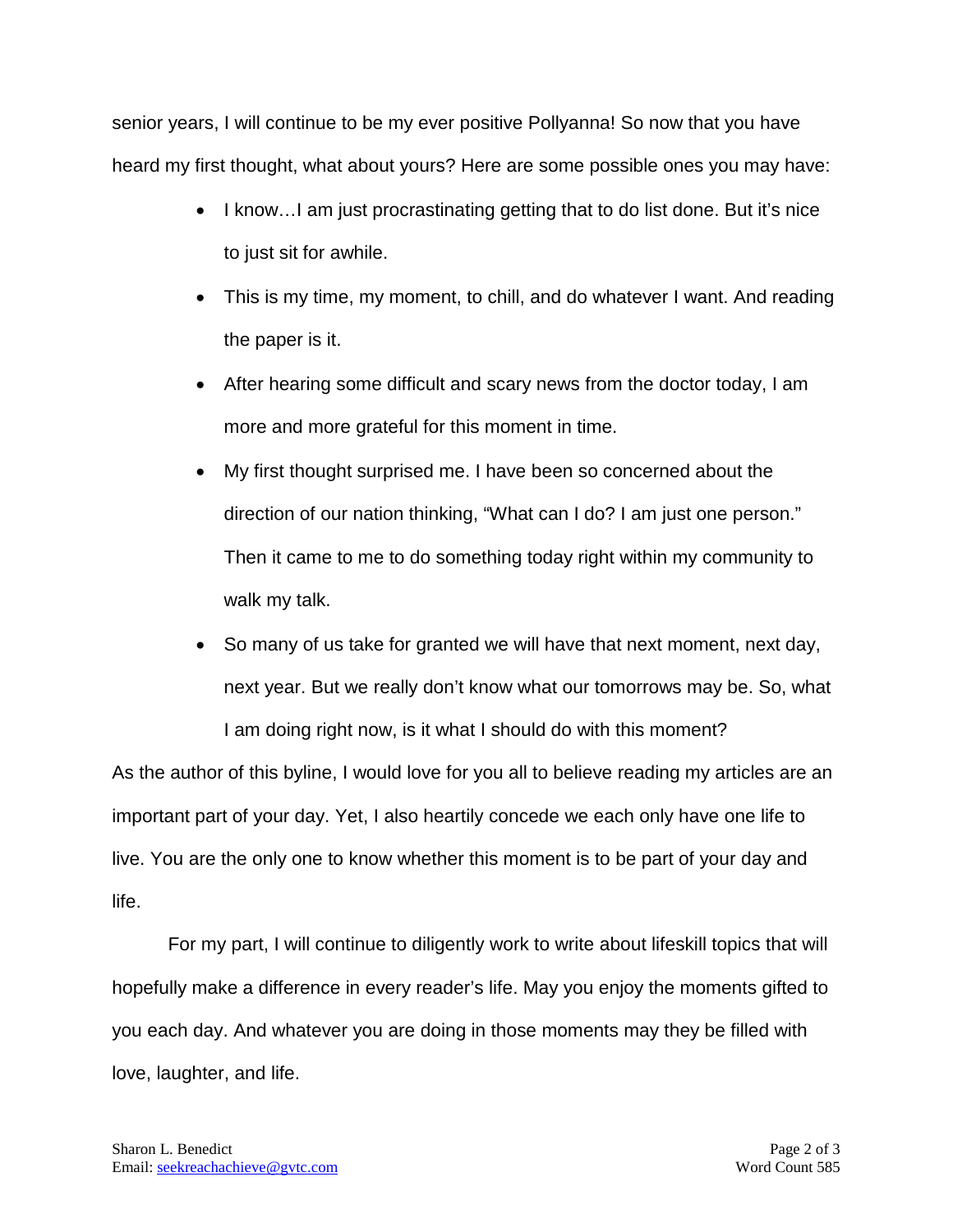*Sharon L. Benedict, is a speaker, author, and weaver, and loving it! She is available for speaking engagements, free-lance writing, and will even weave you a one-of-kind creation, just for you. Sharon also welcomes your questions and comments and can be contacted at [seekreachachieve@gvtc.com.](mailto:seekreachachieve@gvtc.com) Visit her website at [www.celebratingyourjourney.com.](http://www.celebratingyourjourney.com/)*

--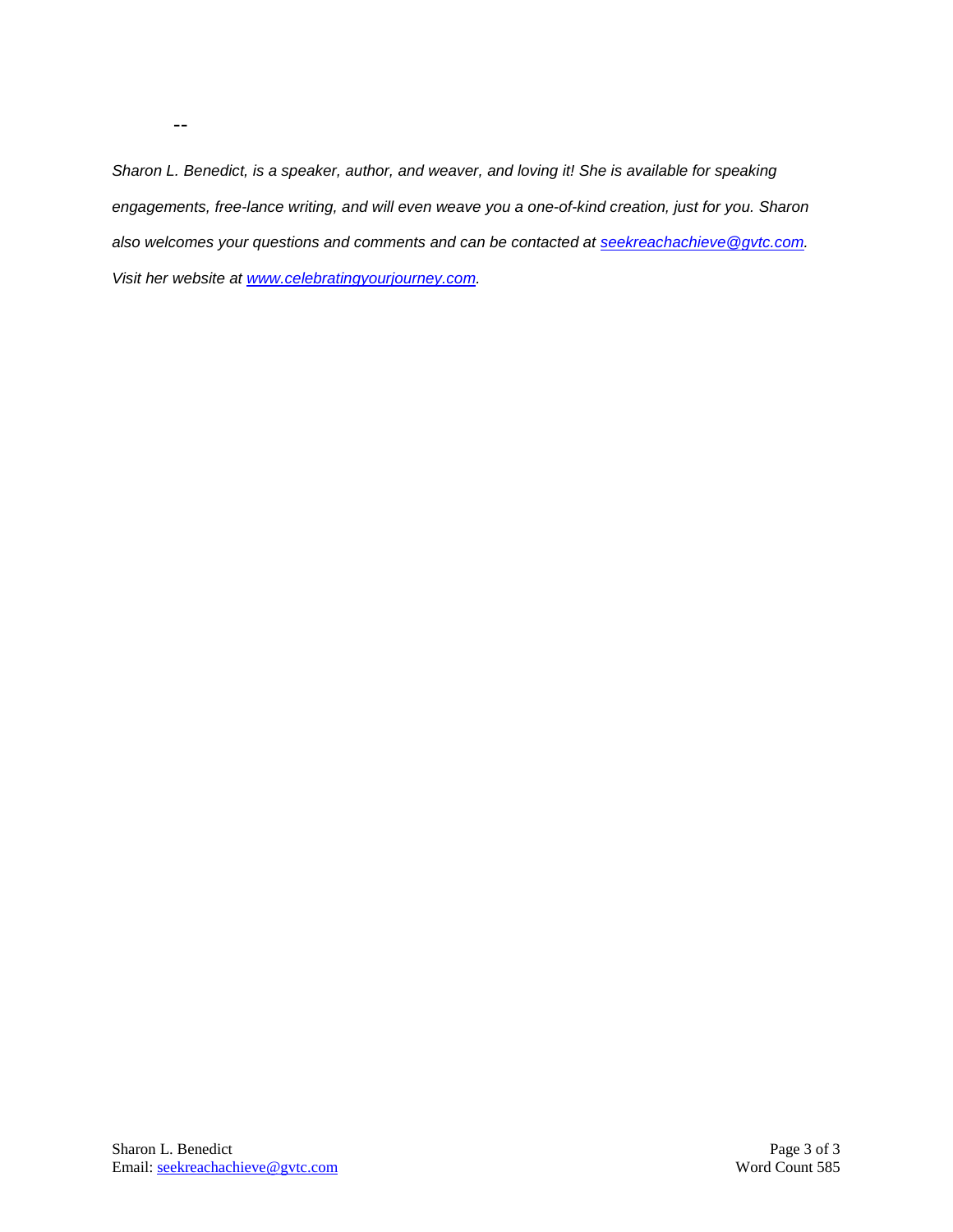*From the Heart...*



## *What do some say about time?*

(published in Boerne Star, Friday, Feb 12, 2016)

What do people say about time? And how do we learn to manage the time given us each day? Let's start with what more notable individuals have said about time. One of my own quips helps me stay focused, such as, "How time flies when muddling through!" Who wants to just muddle through life? I know I don't. Yet I find myself at times feeling definitely "stuck" in place wondering where I am.

Here are gems from those notables who have helped me get out of the "time muddling mire." Hope they help you pause for a moment or a day to get unstuck too.

- "At the end of your life, you will never regret not having passed one more test, not winning one more verdict or not closing one more deal. You will regret time not spent with a husband, a friend, a child, or a parent." Barbara Bush (1925 present), First Lady of the United States
- "Time flies over us, but leaves its shadow behind." Nathanial Hawthorne (1804- 1864), American Novelist
- "Lost time is never found again." Benjamin Franklin (1706-1790), US Founding Father
- "Time and memory are true artists; they remould reality nearer to the heart's desire." John Dewey (1859-1952), American Philosopher/Psychologist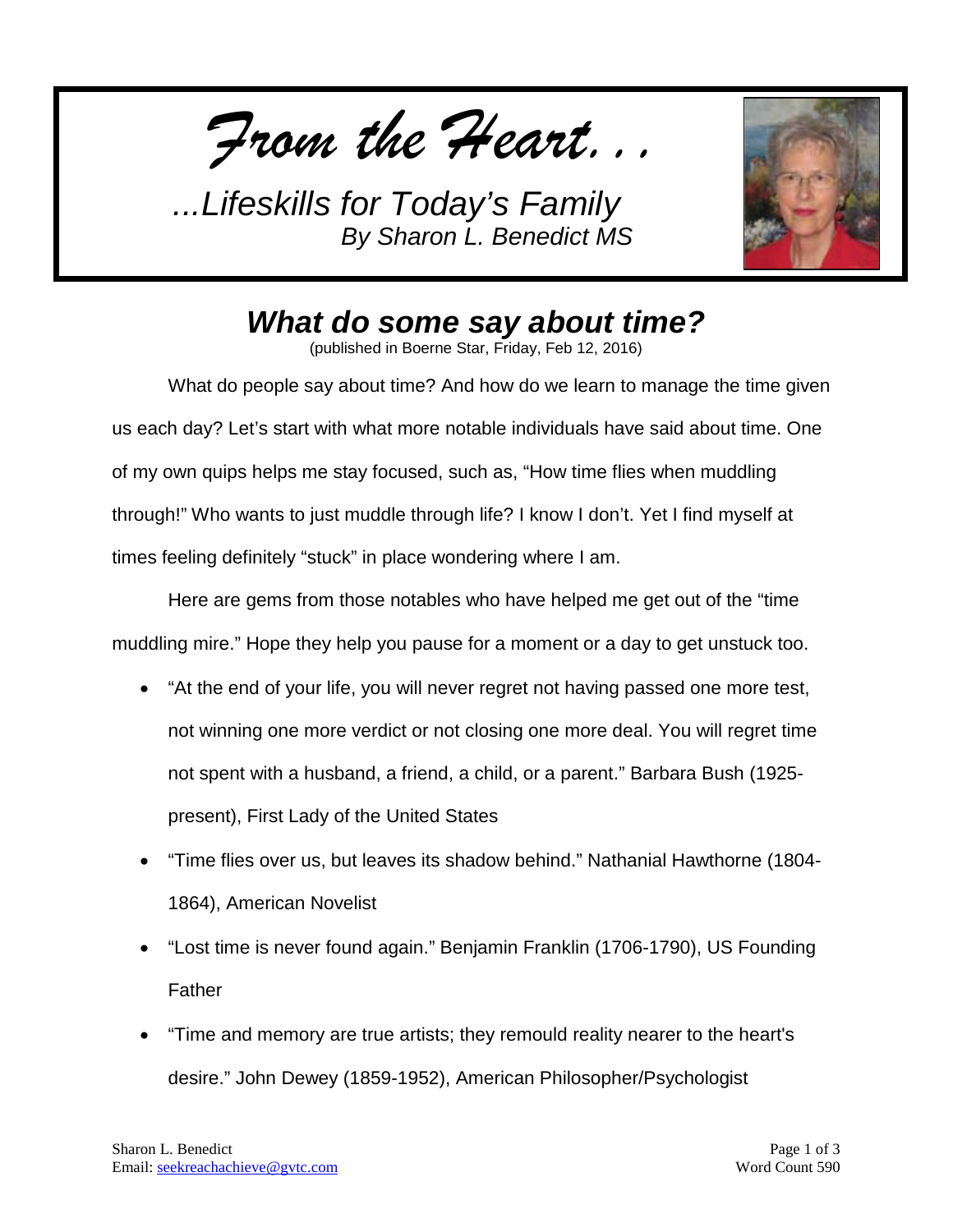- "Time is a sort of river of passing events, and strong is its current; no sooner is a thing brought to sight than it is swept by and another takes its place, and this too will be swept away." Marcus Aurelius (121-180 AD), Roman Emperor
- "You can fool all the people some of the time, and some of the people all the time, but you cannot fool all the people all the time." Abraham Lincoln (1809- 1865), President of the United States
- "Better three hours too soon than a minute too late." William Shakespeare
- "We must use time wisely and forever realize that the time is always ripe to do right." Nelson Mandela (1918-2013), President of South Africa, Anti-apartheid Revolutionary, Politician, Philanthropist
- "Half our life is spent trying to find something to do with the time we have rushed through life trying to save." Will Rogers (1879 - 1935), New York Times, Apr. 29, 1930
- "The advantage of a bad memory is that one enjoys several times the same good things for the first time." Friedrich Nietzsche (1844 - 1900)
- "In times like these, it helps to recall that there have always been times like these." Paul Harvey (1918-2009), conservative American radio broadcaster
- "The greatest lesson in life is to know that even fools are right sometimes." Winston Churchill (1874-1965, *Cracking up: American humor in a time of conflict. 2006*)
- "Learn from yesterday, live for today, hope for tomorrow." Albert Einstein (1879- 1955), Theoretical Physicist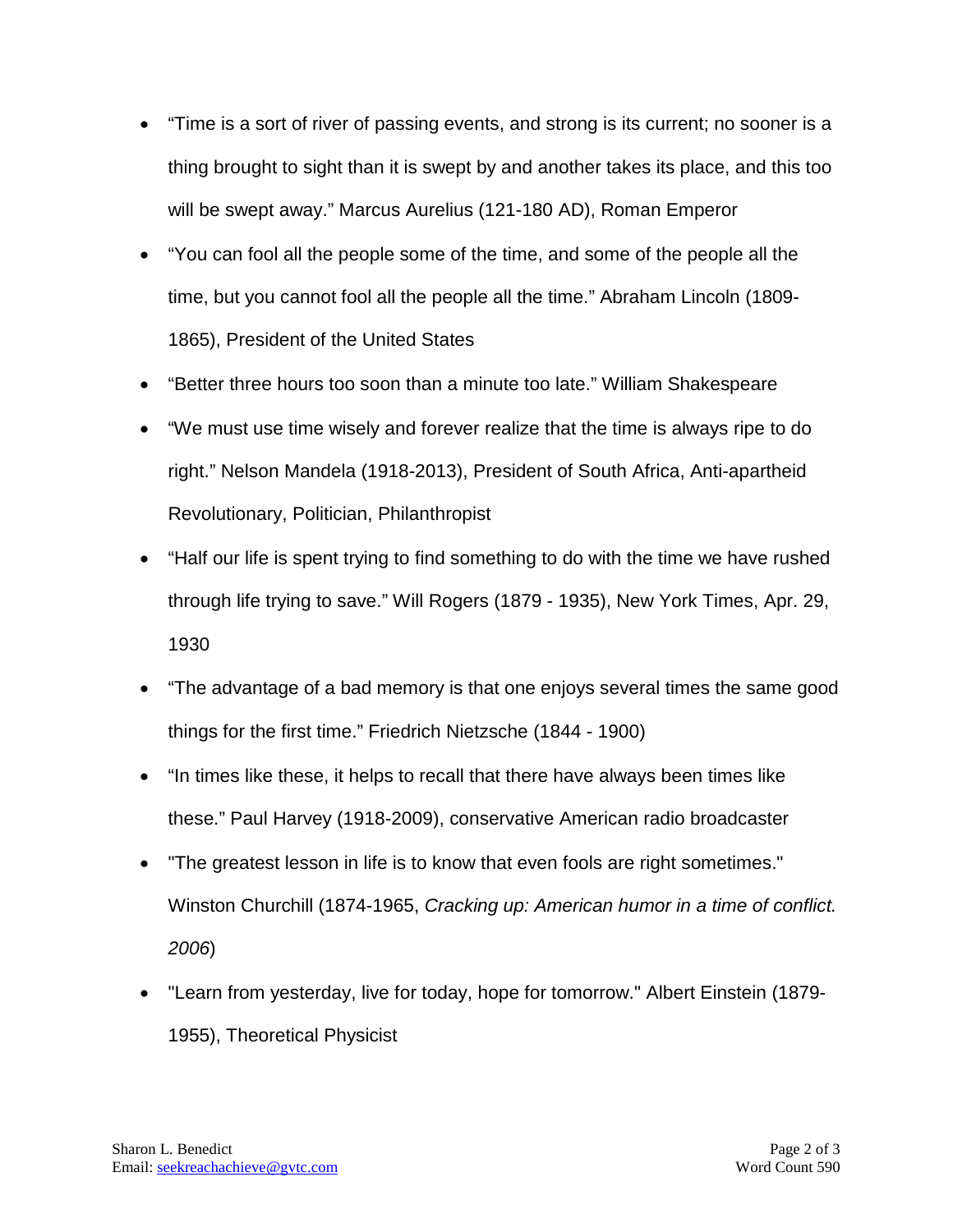These are just a few thoughts to consider. What do they say to you? For me, they encourage me to stay focused on what is most important to me and those I love. Time flies but always leaves behind reflections and realities of a life lived for the good or the bad. Time lost is forever gone. So, to redeem the time make the most of what you have in each moment with cherished memories. Even when we do foolish things, eventually time will give us the opportunity to learn from the experience. And with every moment of time, we can always do the right thing.

--

*Sharon L. Benedict, is a speaker, author, and weaver, and loving it! She is available for speaking engagements, free-lance writing, and will even weave you a one-of-kind creation, just for you. Sharon also welcomes your questions and comments and can be contacted at [seekreachachieve@gvtc.com.](mailto:seekreachachieve@gvtc.com) Visit her website at [www.celebratingyourjourney.com.](http://www.celebratingyourjourney.com/)*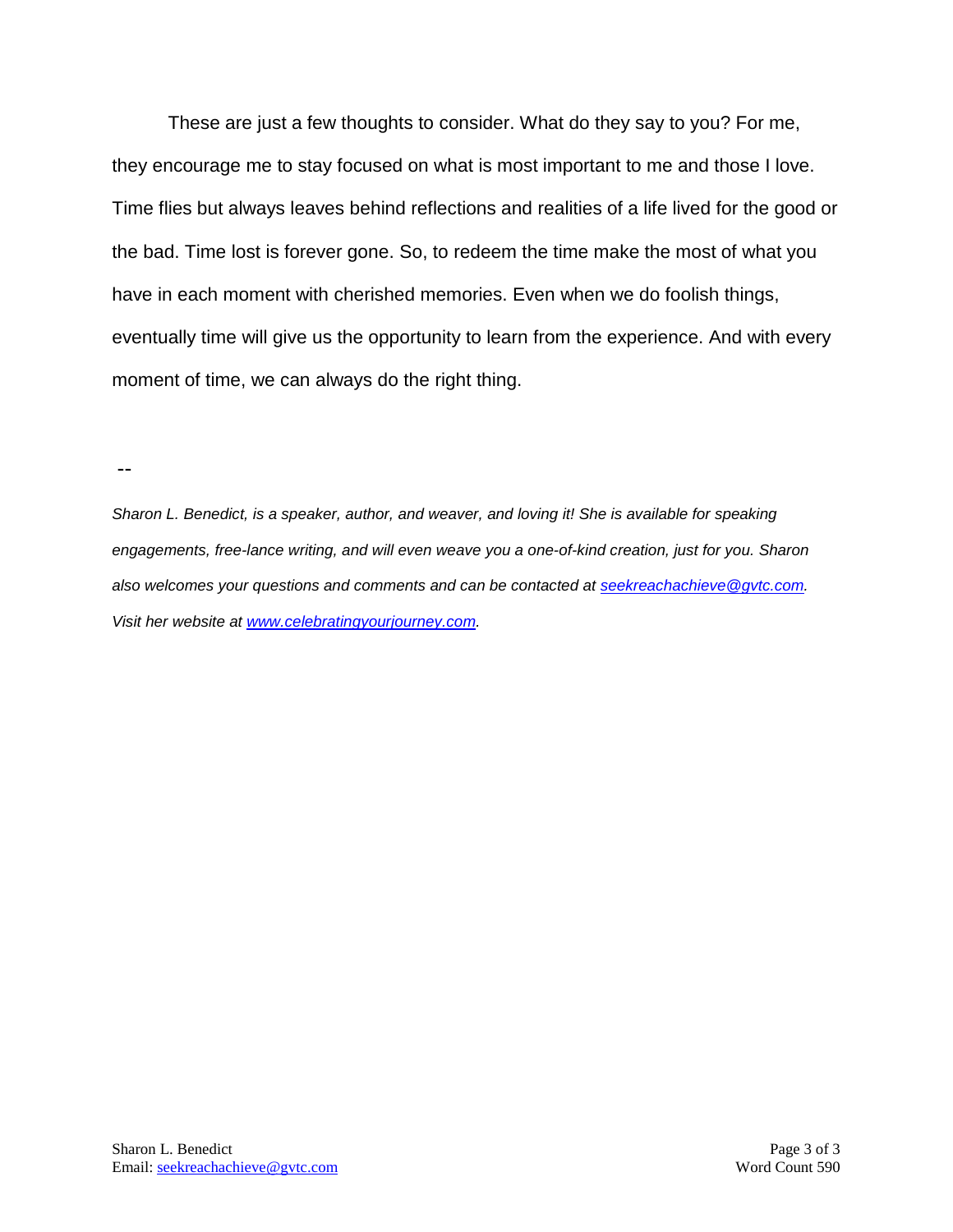*From the Heart...*



## *Treasuring Time*

(published in Boerne Star, Friday, Feb 19, 2016)

In the month of January the lifeskill focus was Core Values & Relationships. Our thoughts centered around new beginnings not just for ourselves but also for those around us. We also centered ourselves around what is most important in our lives through each season of relationships.

Relationships that last forever consisted of certain key qualities and priorities, such as you are committed to offering communication with love, and genuine listening from the heart. You also work at a balanced relationship where the two of you mutually support each other and simply enjoy being around each other.

We then centered our thoughts around saying goodbye to a dear friend who may have struggled with a life-threatening illness. You were there by their side throughout the journey You also knew that only those who have made the cancer journey could ever understand more fully the depth and courage required to fight the good fight.

Questions were asked whether or not your friend wins the battle here or wins it on the other side. "How do you say goodbye to a dear friend? What do you say before they are gone? How has your own life and faith been challenged? How do you share your love and faith while they are still with you?"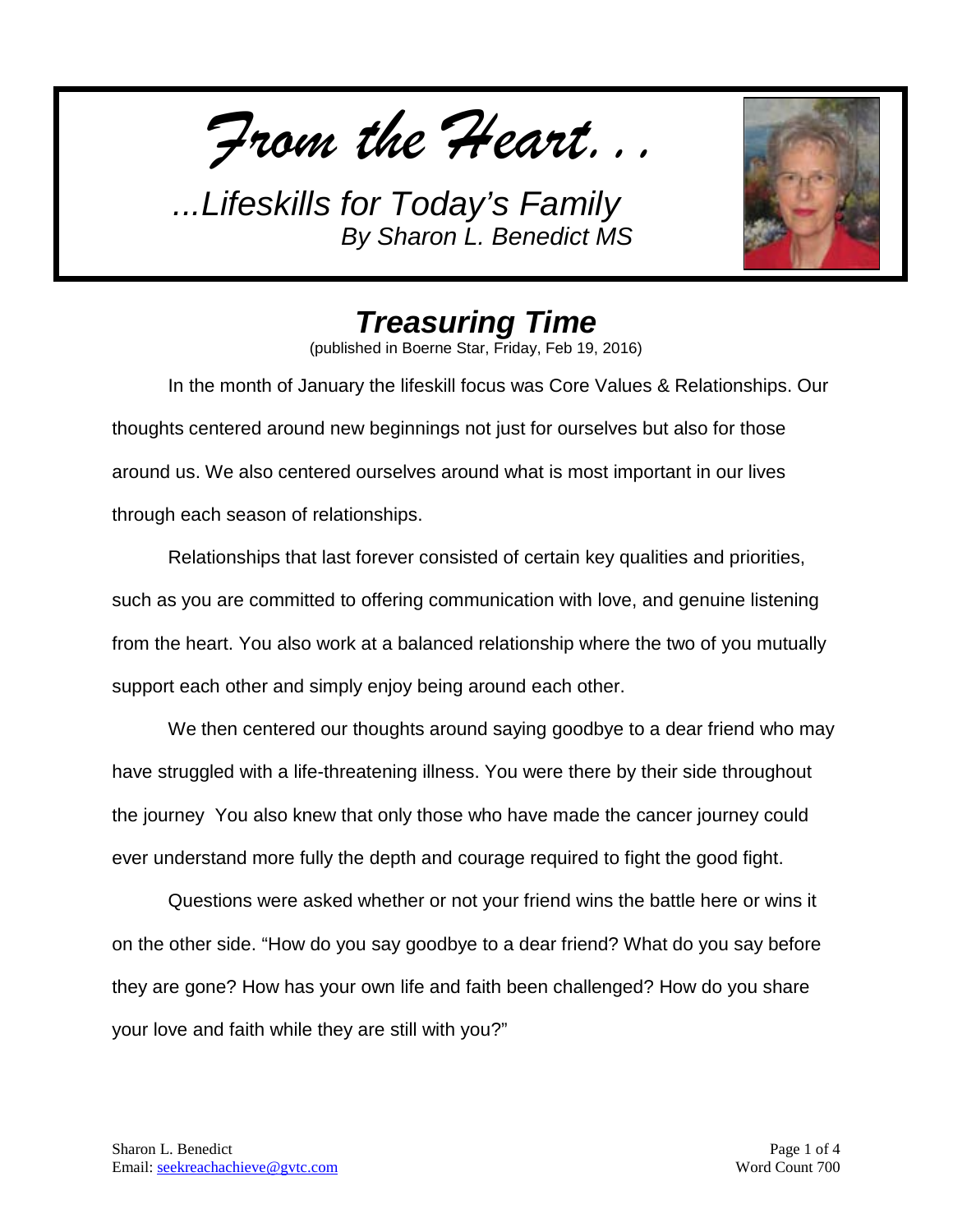You may wonder, "Why is she reviewing January articles?" I answer with a question for you, "What do these January articles all have in common?" Yes, it is about relationships, your core values, and what is most important to you. Yet, here's a hint that ties it all together. *"Treasure the moments as you Invest and make forever* 

## *Memories of Encouragement and love."*

With every thought and action we take, does the time spent each day reflect the values and relationships that make this life worth every moment? I hope so. One exercise that can spotlight how you use your time may prove helpful knowing every moment does have meaning. We all have daily responsibilities between those fixed, scheduled in activities and those that may surprise us, filling our days in between.

Many of those "in-between" activities can often end up wasting our days. They may also end up changing our lives forever. To have meaning in every moment takes some thought and time. Here's a chart to consider. With each lifeskill area write in how much time you spend through the week and the activities.

| <b>Lifeskill Area</b>                               | <b>Amount of Time Spent &amp; Activities</b> |
|-----------------------------------------------------|----------------------------------------------|
| 1. Core Values/Relationships                        |                                              |
| 2. Managing Time                                    |                                              |
| 3. Career & Money Managing                          |                                              |
| 4. Recordkeeping                                    |                                              |
| 5. Possession Care (taking<br>care of your "stuff") |                                              |
| 6. Housekeeping                                     |                                              |
| 7. Wellness                                         |                                              |
| 8.<br><b>Meals</b>                                  |                                              |
| Childcare<br>9.                                     |                                              |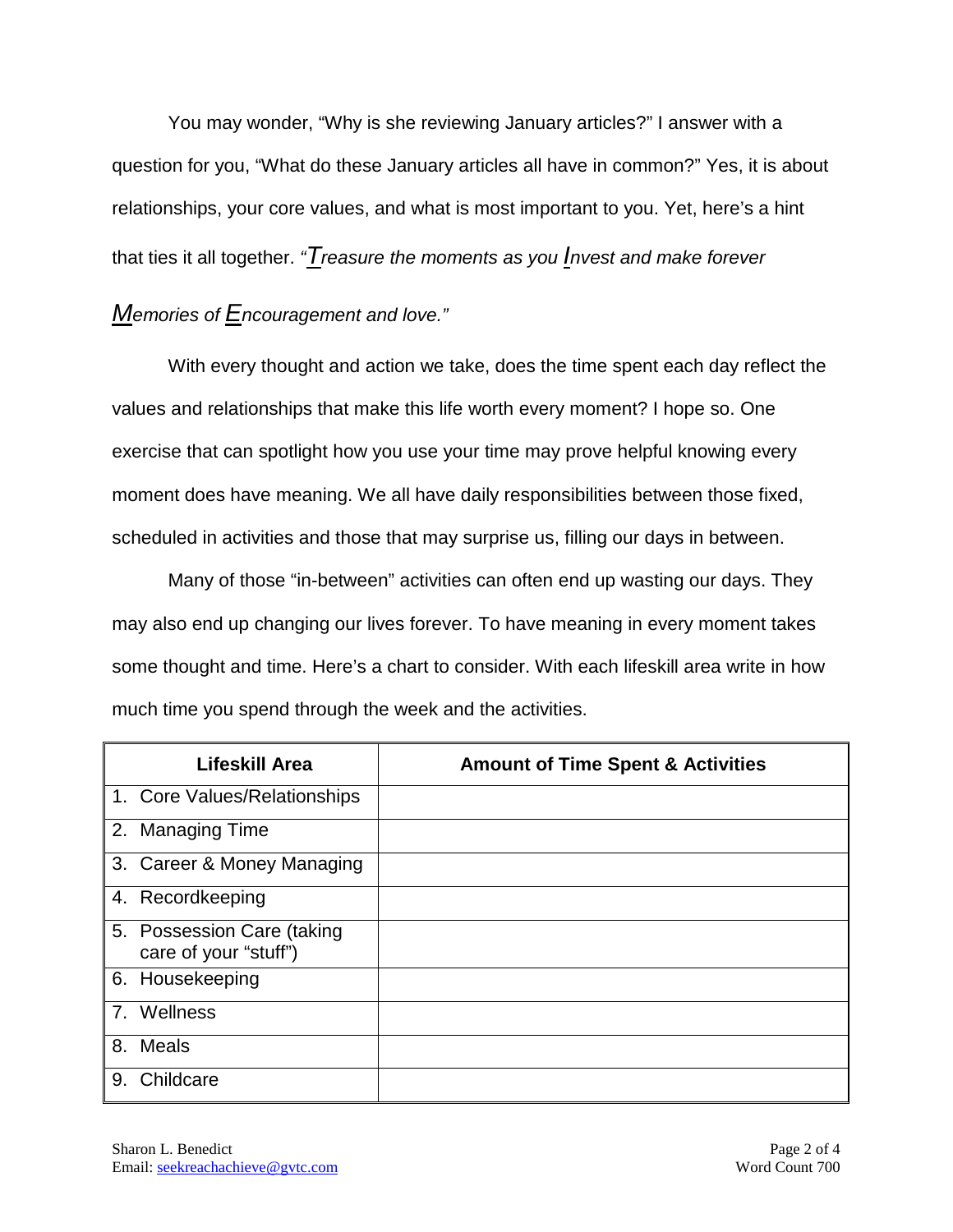| 10. Recreation/Entertainment<br>(How do you "play"?) |  |
|------------------------------------------------------|--|
| $\ $ 11. Reflection                                  |  |
| ∥ 12. Celebration                                    |  |

Every lifeskill has an important place in your daily life. How does it add up for you? Any change you want to make in the way you spend your time and life? What areas say "I am in the right place at the right time"? In what area(s) do you believe you are spending too much time or not enough?

If you are spending too much time in one area, how do you want to change that? One example could be your career or job is robbing you of time away from family, friends, taking care of your health/wellness, or there is no time to play and just relax. Choose one area where you spend too much or too little of your time, then commit yourself to one specific way toward changing the amount of time and/or activity to better align your week and life.

You may best be able to accomplish this change after discussing your thoughts with your family. Ask them for input and ideas. You just may be surprised what surfaces in the conversation. Hopefully, the whole family will share in your time management adventure so everyone will discover a more family-friendly way to spend those 24 hours each day. And if you ever wondered how your future will look, remember, what you do in each moment actually adds up to your future. So treasure your time today and every day.

Sharon L. Benedict, is a speaker, author, and weaver, and loving it! She is available for speaking engagements, free-lance writing, and will even weave you a one-of-kind creation, just for you. Sharon

--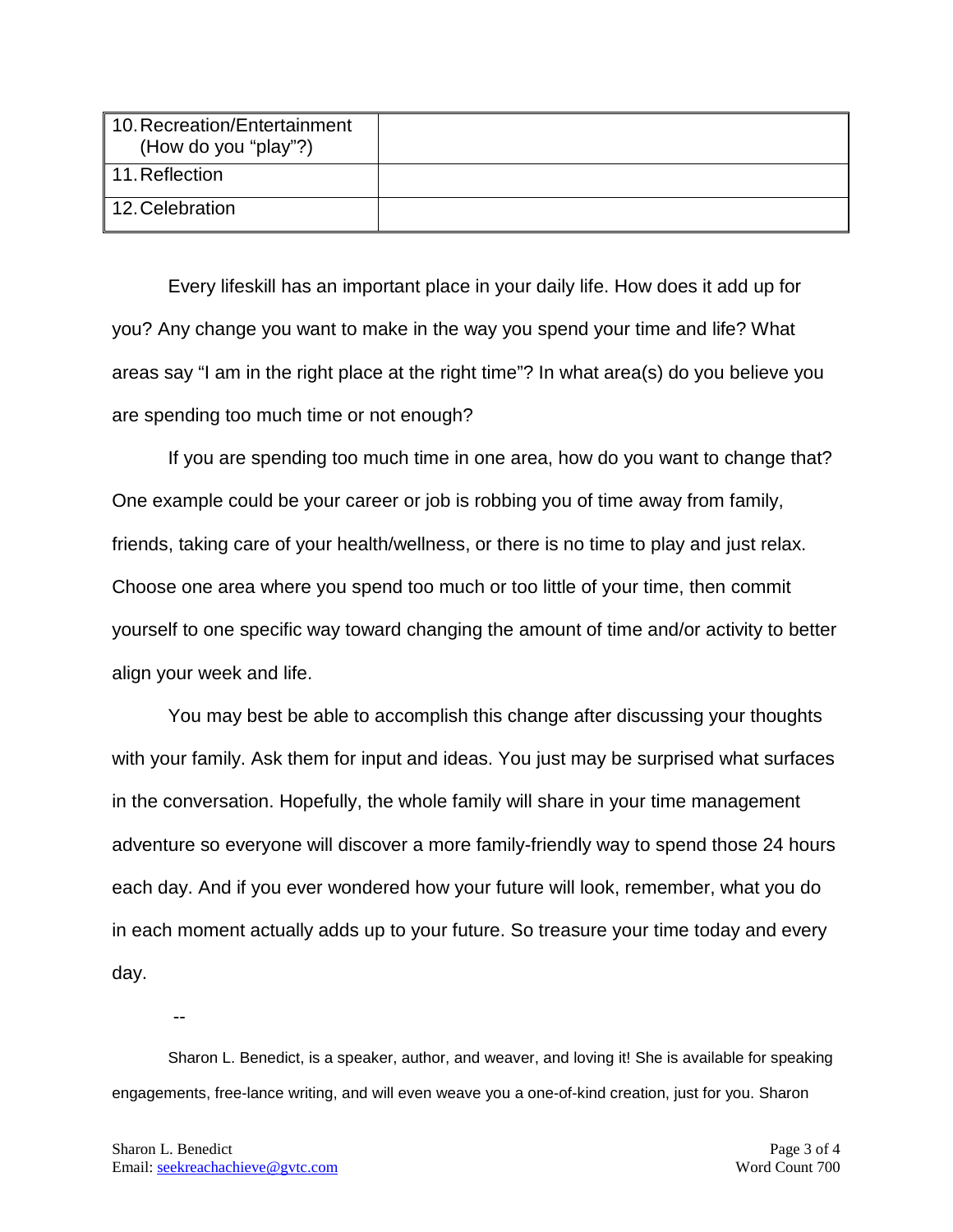also welcomes your questions and comments and can be contacted at *[seekreachachieve@gvtc.com](mailto:seekreachachieve@gvtc.com)*. Visit her website at *[www.celebratingyourjourney.com](http://www.celebratingyourjourney.com/)*.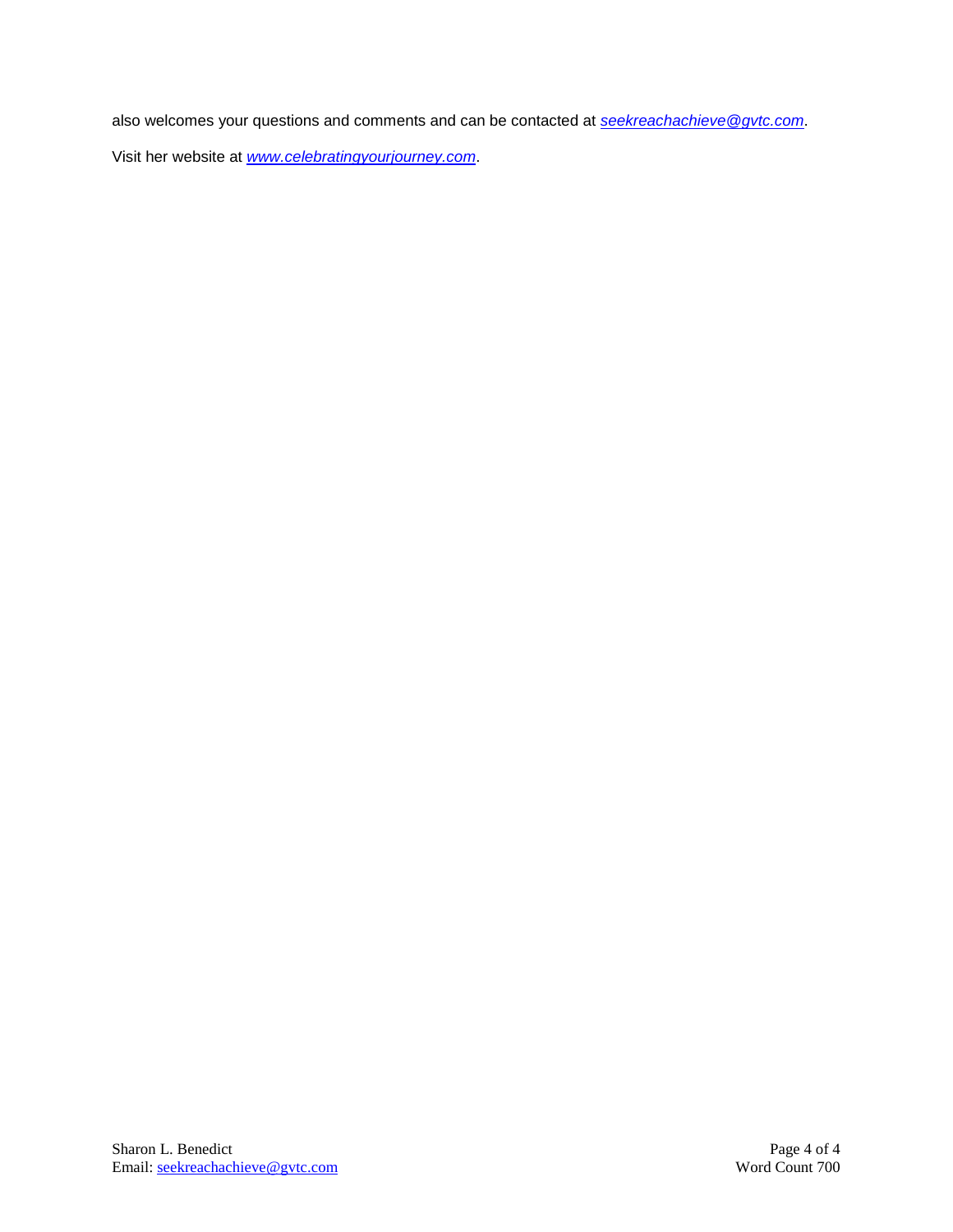*From the Heart...*



## *Time-Ticking Politics*

(published in Boerne Star, Friday, Feb 26, 2016)

What a year this is turning out to be. We all knew 2016 was going to be a presidential election year. Yet, most of us are already exhausted from the political carnage we are witnessing each day. And it's only February!

For some, you may be in the thick of it campaigning for your local, state, or national favorite. Others may be the silent majority waiting for the dust to settle a little more before stepping in to the fray. There are also those on the sidelines who prefer to vent on Facebook their interminable rant about any one or more of the candidates. And God-forbid if a Republican or a Democrat gets elected! Of your God-forbids, they may definitely depend on your party affiliation, personal loyalties, and beliefs.

I hope no matter your affiliation, even your Facebook forecasts or fantasies of the future, we all will be able to stay somewhat sane and rational throughout the coming months. I bet you wonder, "How in the world is that possible?" Well, dear reader friend, I hope what I offer here will give you solace through this season's swaggering political posturing.

I realize there are very serious situations at stake for our nation and the world. And none of them should be taken lightly or ignored. For so many, this time-ticking political season feels more than a time-ticking bomb about to explode. However, can I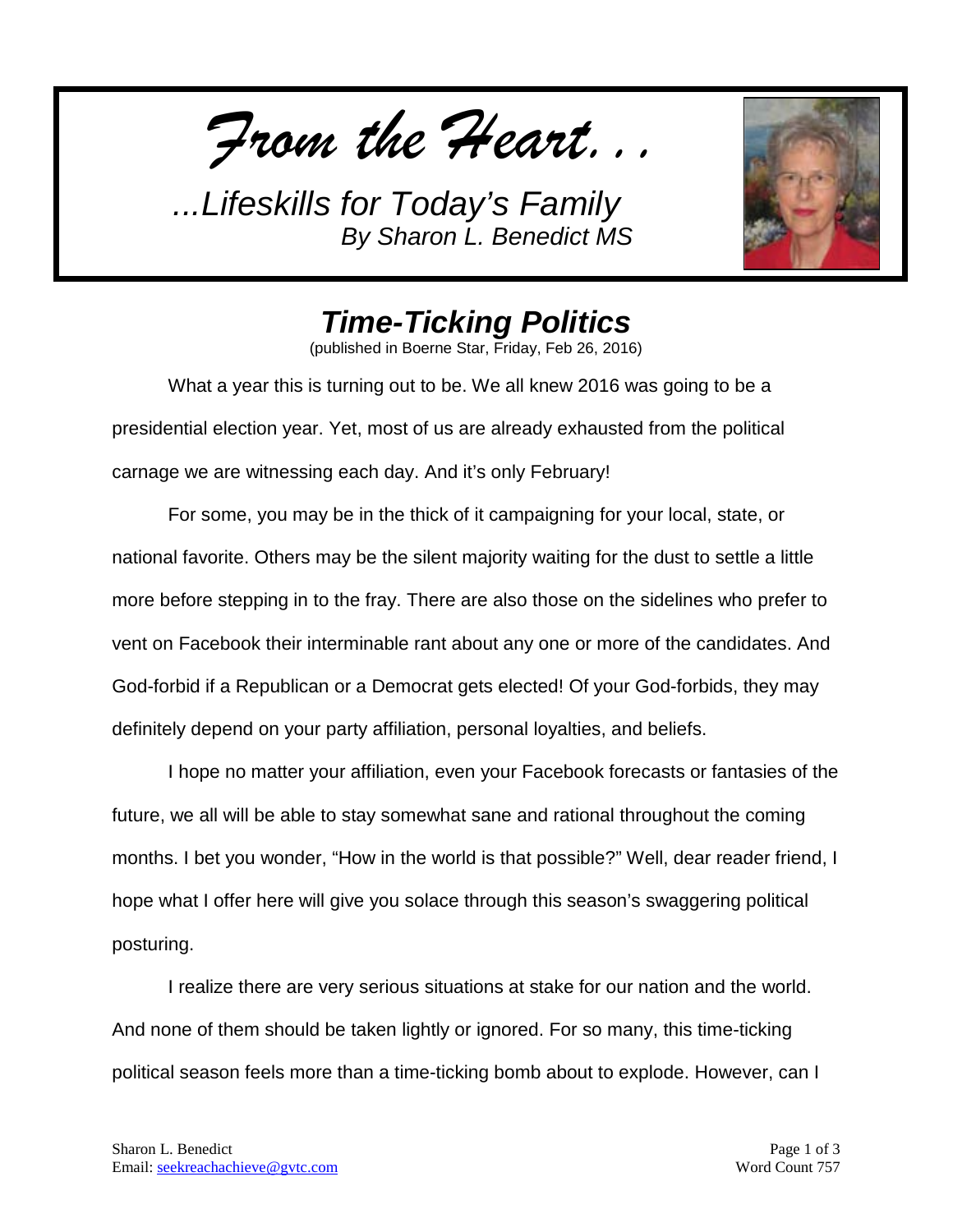begin with a ray of hope that comes from beyond humanity's exceptional tendency to think in terms of the extreme gloom and doom variety? It seems that truth is hard to come by these days from all the blistering bravado blasted across the airwaves. And much of so-called "truth" seems to be a variable easily bent in any direction one desires.

In spite of this reality, can you first decide that no matter what happens God does exist, loves his human creation, and would rather offer His Truth with Mercy in the midst of our mess? And that inside each of us we are given the opportunity and ability to be a positive presence for our community and our nation whatever the party affiliation or values we hold dear. If you can, then we just may be able to actually recognize wisdom when it whispers to us. That is where our hope rests.

Here is another hopeful help. No matter how passionate you may be about your values and political platform, you <u>can</u> disagree agreeably. We each have the freedom to choose how to respond to that person in front of us who may be on the far side of our values, both personally and politically. But there is no denying it; that person in front of you is a person deserving of respect for simply being human. If you make the effort, you will find some common ground to affirm each other as you respectfully disagree. Believe me, this sounds simple, and it is. However, it is far from easy.

Our emotions and insecurities always seem to flare up when we least expect them. That is particularly so when we tend to believe the world is doomed if it doesn't go the way we want it to go. And if we were to be honest about it, we would want everyone to have the values we hold dear. We also work hard at trying to convince them those values are virtues applicable for everyone. So, you may need to "pause" for awhile to